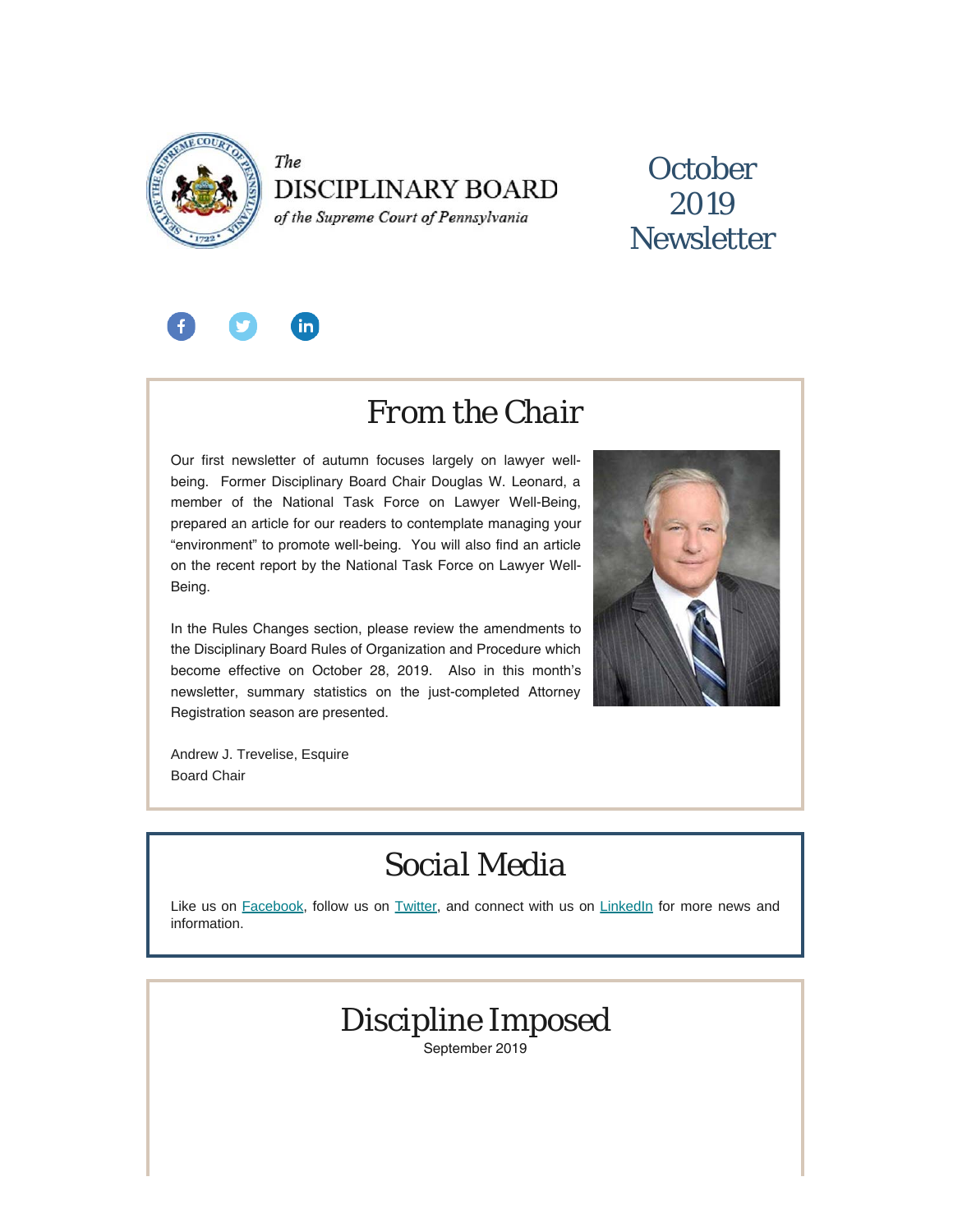

**Public Reprimands** [Joshua M. Briskin](https://www.padisciplinaryboard.org/for-the-public/find-attorney/attorney-detail/2560) [Thomas M. Cusack, III](https://www.padisciplinaryboard.org/for-the-public/find-attorney/attorney-detail/83343) [John K. Foster, III](https://www.padisciplinaryboard.org/for-the-public/find-attorney/attorney-detail/67619) [Fred William Freitag, IV](https://www.padisciplinaryboard.org/for-the-public/find-attorney/attorney-detail/61770) [Susan P. Halpern](https://www.padisciplinaryboard.org/for-the-public/find-attorney/attorney-detail/40570) [Mark Francis Houldin](https://www.padisciplinaryboard.org/for-the-public/find-attorney/attorney-detail/95122) [Robert Ira Lipkin](https://www.padisciplinaryboard.org/for-the-public/find-attorney/attorney-detail/30276) [Mark M. Mack](https://www.padisciplinaryboard.org/for-the-public/find-attorney/attorney-detail/37985) [William Paul Marshall](https://www.padisciplinaryboard.org/for-the-public/find-attorney/attorney-detail/59288) [Charles Anthony Pascal, Jr.](https://www.padisciplinaryboard.org/for-the-public/find-attorney/attorney-detail/90872) [John E. Quinn](https://www.padisciplinaryboard.org/for-the-public/find-attorney/attorney-detail/23268) [Kevin Tanribilir](https://www.padisciplinaryboard.org/for-the-public/find-attorney/attorney-detail/78615)

Informal Admonition - 12

- Private Reprimand 3
- . Public Reprimand 12
- Public Censure 0
- Disability Inactive Status 1
- Temporary Suspension 3
- Suspension 2
- Disbarment 2

**Disbarment [Sal Greenman](https://www.padisciplinaryboard.org/for-the-public/find-attorney/attorney-detail/68340)** [Scott Alan Westcott](https://www.padisciplinaryboard.org/for-the-public/find-attorney/attorney-detail/60730)

**Suspension** [Joseph Richard Costello](https://www.padisciplinaryboard.org/for-the-public/find-attorney/attorney-detail/83620) [Michael E. McHale](https://www.padisciplinaryboard.org/for-the-public/find-attorney/attorney-detail/201826)

**Temporary Suspension** [Asher Brooks Chancey](https://www.padisciplinaryboard.org/for-the-public/find-attorney/attorney-detail/205029)

**[John William Eddy](https://www.padisciplinaryboard.org/for-the-public/find-attorney/attorney-detail/209046)** [James Robert Protasio](https://www.padisciplinaryboard.org/for-the-public/find-attorney/attorney-detail/28734)

## *Rule Changes*

#### **Board Issues Amendments to Rules of Organization and Procedure**

On September 28, 2019, the Disciplinary Board issued a set of amendments to its Rules of Organization and Procedure, often known as the Disciplinary Board Rules. The rulemaking was published at [49 Pa.B. 5552.](https://www.pabulletin.com/secure/data/vol49/49-39/1437.html) These amendments incorporate numerous changes to several of the Rules to reflect new descriptions and responsibilities for the Executive Office, the Board Prothonotary, the Prothonotary of the Supreme Court, Disciplinary Counsel within the Office of Disciplinary Counsel, and Hearing Committee members. Many of the changes have already been implemented and are intended to bring the Board Rules into conformity with the [Rules of](https://www.padisciplinaryboard.org/for-attorneys/rules/rule/5/the-pennsylvania-rules-of-disciplinary-enforcement) **[Disciplinary Enforcement](https://www.padisciplinaryboard.org/for-attorneys/rules/rule/5/the-pennsylvania-rules-of-disciplinary-enforcement).** 

One new provision is an amendment to [Section 93.52\(a\)](https://www.padisciplinaryboard.org/for-attorneys/rules/rule/7/disciplinary-board-rules-and-procedures#rule-333), stating that all pleadings shall be addressed to the Board Prothonotary. All other communications and submittals should be addressed to the Board at the Executive Office unless otherwise specially directed.

[Section 93.81,](https://www.padisciplinaryboard.org/for-attorneys/rules/rule/7/disciplinary-board-rules-and-procedures#rule-339) regarding hearing committees, is amended to add a provision that the Board has discretion, when circumstances require, to appoint hearing committee members from outside the appropriate disciplinary district, or to transfer a matter to another disciplinary district.

The amendments take effect October 28, 2019.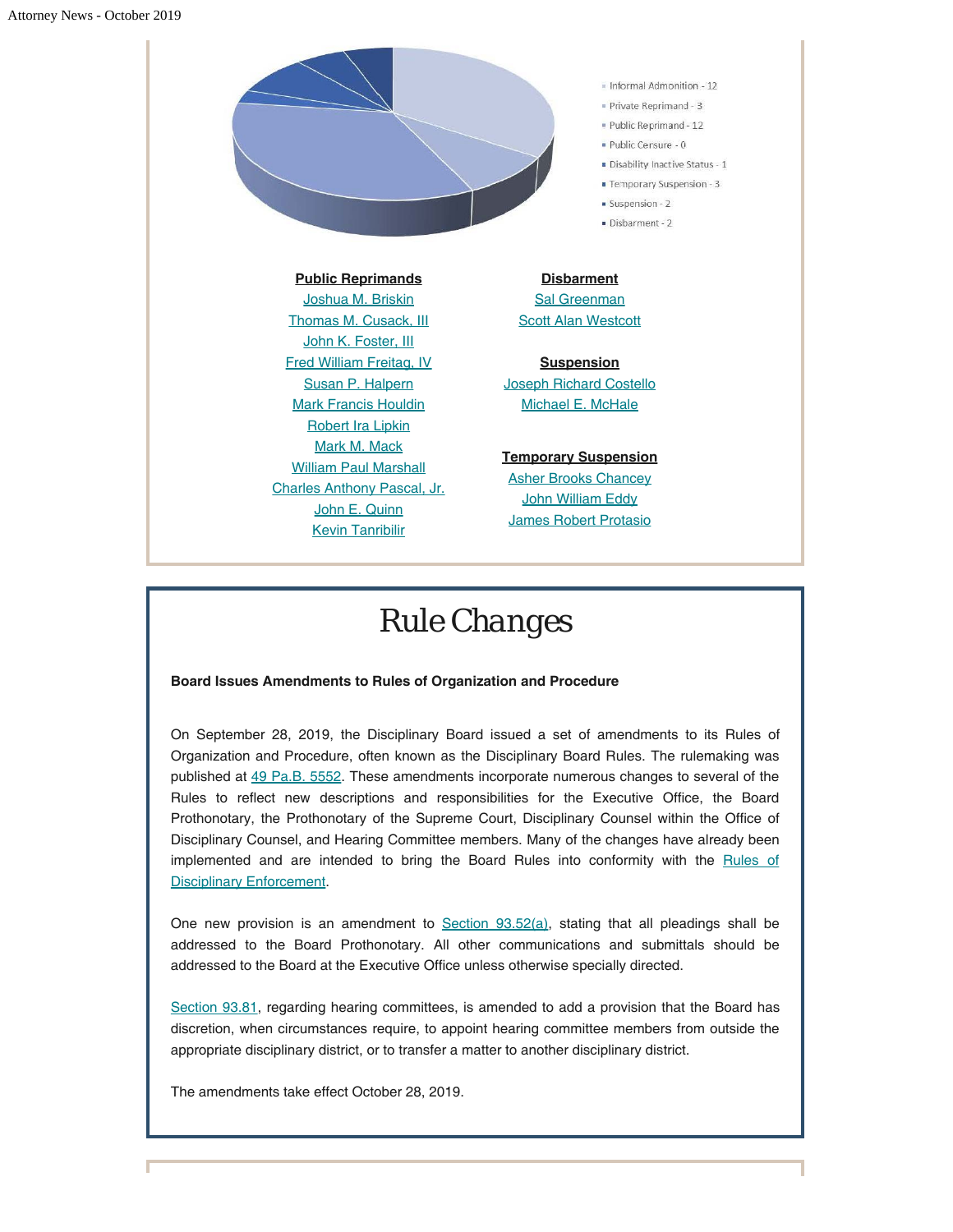# *Attorney Registration*

On average, about 76,000 attorneys are required to complete annual registration. This year, 437 attorneys did not complete this requirement and were therefore placed on Administrative Suspension, effective September 13, 2019. [Read more](https://www.padisciplinaryboard.org/news-media/news-article/1155/2019-2020-annual-attorney-registration-summary) ...

# *Articles of Interest*

#### **National Lawyer Well-Being Task Force Issues Report, Undertakes Work**

In response to efforts initiated by the ABA Commission on Lawyer Assistance Programs, the National Organization of Bar Counsel, and the Association of Professional Responsibility Lawyers, the [National Task Force on Lawyer Well-Being](https://biglawbusiness.com/national-lawyer-well-being-task-force-celebrates-gains) has begun work addressing issues of well-being and support for lawyers. The organization has issued a report called ["The Path to Lawyer Well-](https://src.bna.com/KTC)[Being: Practical Recommendations for Positive Change."](https://src.bna.com/KTC) The organization says that in response to the report, 29 states have established working groups or task forces, and revised regulations related to continuing legal education (CLE) programming and to bar admissions to address wellness issues.

The organization has also commissioned studies, hosted summits, and established funding to enhance well-being and support services for lawyers.

#### **Lawyer Requests "Honor of Disbarring Me"**

[The District of Columbia Board on Professional Responsibility disbarred a lawyer](http://www.abajournal.com/news/article/lawyer-says-it-would-be-an-honor-to-be-disbarred-disciplinary-board-aims-to-oblige) after he sent the Board a sarcastic email in response to a series of complaints saying, "A disbarment letter from ODC will be framed and go up right alongside those diplomas. Please do me the honor of disbarring me." He also described the disciplinary process as corrupt and racist.

In the case of Glenn Stephens, a hearing committee conducted a four-day hearing on the case and recommended that Stephens be suspended for three years. Based on Stephens' sarcastic email, however, the Office of Disciplinary counsel moved for his disbarment by consent. The Board noted that its procedure for disbarment by consent requires that a lawyer file an affidavit acknowledging the truth of the allegations, and that Stephens' email did not comply with that requirement. It issued an order requiring Stephens to show cause why he should not be disbarred, to which Stephens responded only with a number of copies of a color image of Flavor Flav from the hip-hop group Public Enemy with the text "ODC IS A JOKE," an apparent reference to Public Enemy's 1990 song "911 is a joke." The Board then entered an order disbarring Stephens despite the lack of conformity to the resignation rule.

Although the outcome seemed obvious, [two members of the Board dissented](https://lawprofessors.typepad.com/legal_profession/2019/09/the-district-of-columbia-board-on-professional-responsibility-in-this-extraordinary-matter-disciplinary-counsel-seeks-to-ha.html), arguing that the Board should follow the rule as written and determine the complaints on the merits under its rules.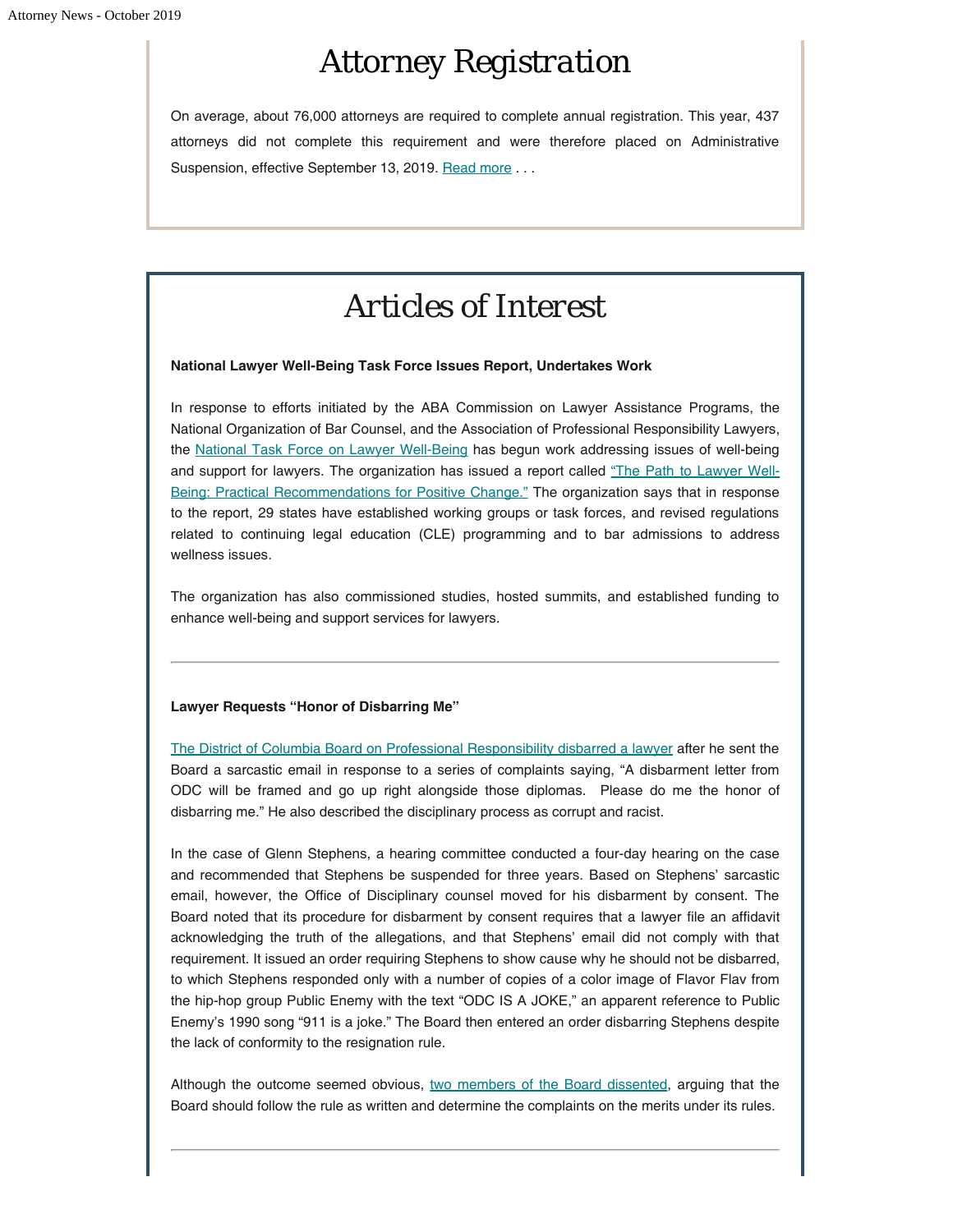#### **Will deep fake videos destroy the reliability of video evidence?**

In recent years, the phenomenon of deepfakes has attracted a good deal of attention and discussion. Deepfake technology employs artificial intelligence to create highly realistic video and audio segments which make it appear a person is speaking or acting in ways the person has not done. The deepfake process is described [here](https://www.lawtechnologytoday.org/2019/07/deepfakes-pose-detection-and-the-death-of-seeing-is-believing/). Recent examples include [this segment](https://www.youtube.com/watch?v=cQ54GDm1eL0) in which comedian Jordan Peele creates a convincing but false video of former President Obama, or [this](https://www.youtube.com/watch?v=b5AWhh6MYCg&feature=youtu.be) [safe for work but creepy graft](https://www.youtube.com/watch?v=b5AWhh6MYCg&feature=youtu.be) of Jim Carrey's face onto actress Alison Brie's voice and body.

Deepfake technology also lends itself to audio applications. A businessman in the United Kingdom was [reportedly scammed out of \\$243,000](https://www.forbes.com/sites/jessedamiani/2019/09/03/a-voice-deepfake-was-used-to-scam-a-ceo-out-of-243000/#3cde54032241) by a deepfake telephone call that sounded remarkably like his boss ordering him to transfer money between accounts.

The technology for such deceptive alteration of images is becoming increasingly automated and widely available to users. These developments have [led many lawyers and legislators to worry](http://www.abajournal.com/lawscribbler/article/as-deepfakes-make-it-harder-to-discern-truth-lawyers-can-be-gatekeepers) about the potential corruption of video and audio evidence in courtrooms. The phenomenon has the potential not only to allow fraud and false outcomes, but to ratchet up the cost of litigation significantly as the use of expensive experts to examine evidence and testify as to its authenticity becomes necessary.

Some legislators have proposed [bill](https://www.congress.gov/bill/115th-congress/senate-bill/3805/text)s aiming to limit the harm of the new technology. A bill introduced into the United States Senate by Sen. Ben Sasse (R-NE) would establish a criminal offense of "Fraud in connection with audiovisual records." A group of New York state legislators offered a [bill](https://nyassembly.gov/leg/?default_fld=&leg_video=&bn=A08155&term=2017&Summary=Y&Text=Y) to extend privacy laws to allow a person to control a "digital replica," although [some](https://www.theregister.co.uk/2018/06/12/new_york_state_is_trying_to_ban_deepfakes_and_hollywood_isnt_happy/) [are concerned](https://www.theregister.co.uk/2018/06/12/new_york_state_is_trying_to_ban_deepfakes_and_hollywood_isnt_happy/) such efforts may restrict First Amendment rights and make certain biographical projects impossible.

Tara Vassefi, Washington Director at TruePic, a digital forensics company, [argues](https://medium.com/humanrightscenter/a-law-youve-never-heard-of-could-help-protect-us-from-fake-photos-and-videos-df07119aaeec) that Sections (13) and (14) of Rule 902 of the Federal Rules of Evidence provide a structure for protecting the authenticity of audio and video evidence.

As the techniques and ubiquity of convincing deepfake evidence become more widespread, lawyers can expect to come into contact with evidence of questionable authenticity, and to see more aggressive efforts to control the use of altered electronic data.

#### **When A Bot Writes Lawyer Ads**

Writer and wiseguy Keaton Patti made a bot watch over 1,000 hours of lawyer ads and then write its own commercial. The [result](https://twitter.com/KeatonPatti/status/1050396467674968064) may not bring in any clients, but it sure is entertaining.

### *Around the Profession*

**Lawyer Behavior: The Intersection of You and Your Environment** By: Douglas W. Leonard, Member, National Task Force on Lawyer Well-Being

Does this scenario sound familiar? You like to work at a particular coffee shop every once in a while. Excellent java, away from the distractions of the office, free Wi-Fi, comfortable chairs, great background music at just the right volume…nirvana. Productivity!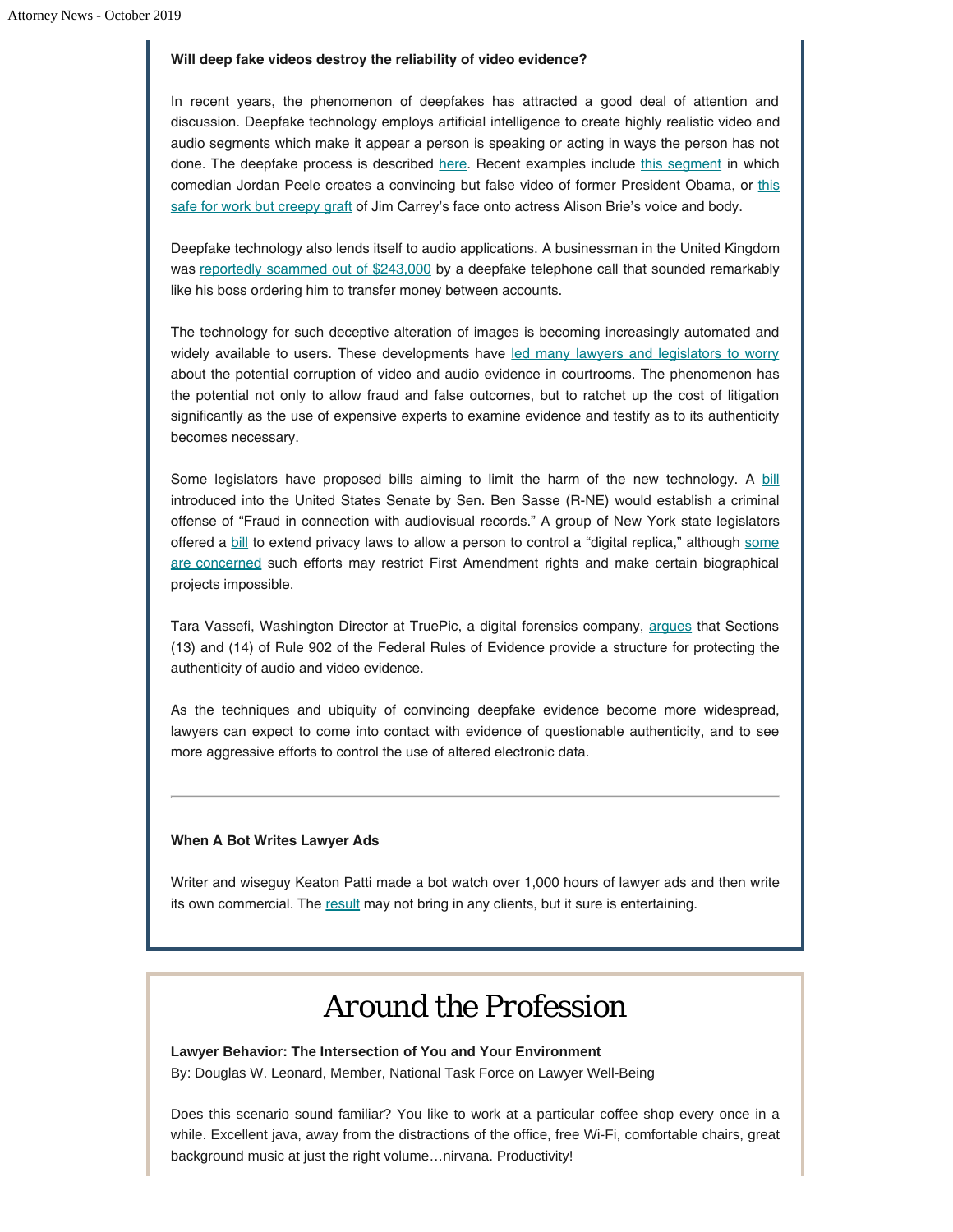One day it is crowded and rather than *your spot*, you get a bad seat. A couple sits near you and starts to argue. Someone changes the music to something you don't like, and it's too loud. How are you feeling now? Cranky maybe? Unsettled? Unhappy? Guess what – your productivity just dropped. What had been a comfortable place of tranquility is now disruption central.

On top of that, the coffee isn't right, and you take out your frustration on the Barista. You catch yourself and apologize for acting out… "that's not me," you explain.

**Are you aware of how your environment shapes you – are you a victim of your environment?**

If you monitor, participate, or support the lawyer well-being movement at all, you know that study after study has demonstrated that lawyers are feeling the impact of stress more than ever. Symptoms surface across multiple categories: physical, mental, emotional, and behavioral. [Read](https://www.padisciplinaryboard.org/news-media/news-article/1156/lawyer-behavior-the-intersection-of-you-and-your-environment) [more](https://www.padisciplinaryboard.org/news-media/news-article/1156/lawyer-behavior-the-intersection-of-you-and-your-environment)…

## *Vacancies*

The Supreme Court of Pennsylvania is aided by select boards, committees, commissions and councils consisting of more than 180 appointed volunteers - most, but not all, are lawyers and judges.

The panels have a wide range of responsibilities and functions. Some make recommendations to the Court for amendments, revisions or simplification of court procedural rules. Others regulate the practice of law, oversee continuing legal education for lawyers and administer funds to assist individuals unable to pay for legal services. Still others advise on keeping the courts free of bias and discrimination and on long-range planning.

#### **There are currently two vacancies on these panels:**

- [Criminal Rules Committee](http://www.pacourts.us/courts/supreme-court/committees/membership-requirements-for-the-criminal-procedural-rules-committee) **-** Applicants should be knowledgeable about the Pennsylvania Rules of Criminal Procedure and are experienced in state criminal practice in Pennsylvania.
- [Orphans' Court Rules Committee](http://www.pacourts.us/courts/supreme-court/committees/membership-requirements-for-the-orphans-court-procedural-rules-committee) **-** Applicants should be knowledgeable about the Pennsylvania Orphans' Court rules and experienced in orphans' court practice in Pennsylvania.

**For application information, click** [here](http://www.pacourts.us/courts/supreme-court/committees/)**. Applications are due October 31, 2019.**

| <b>Resources</b>             |                      |                              |
|------------------------------|----------------------|------------------------------|
| <b>FAQs - For the Public</b> | <b>Annual Report</b> | <b>Recent Discipline</b>     |
| <b>FAQs - For Attorneys</b>  | <b>Rules</b>         | <b>Discipline Statistics</b> |